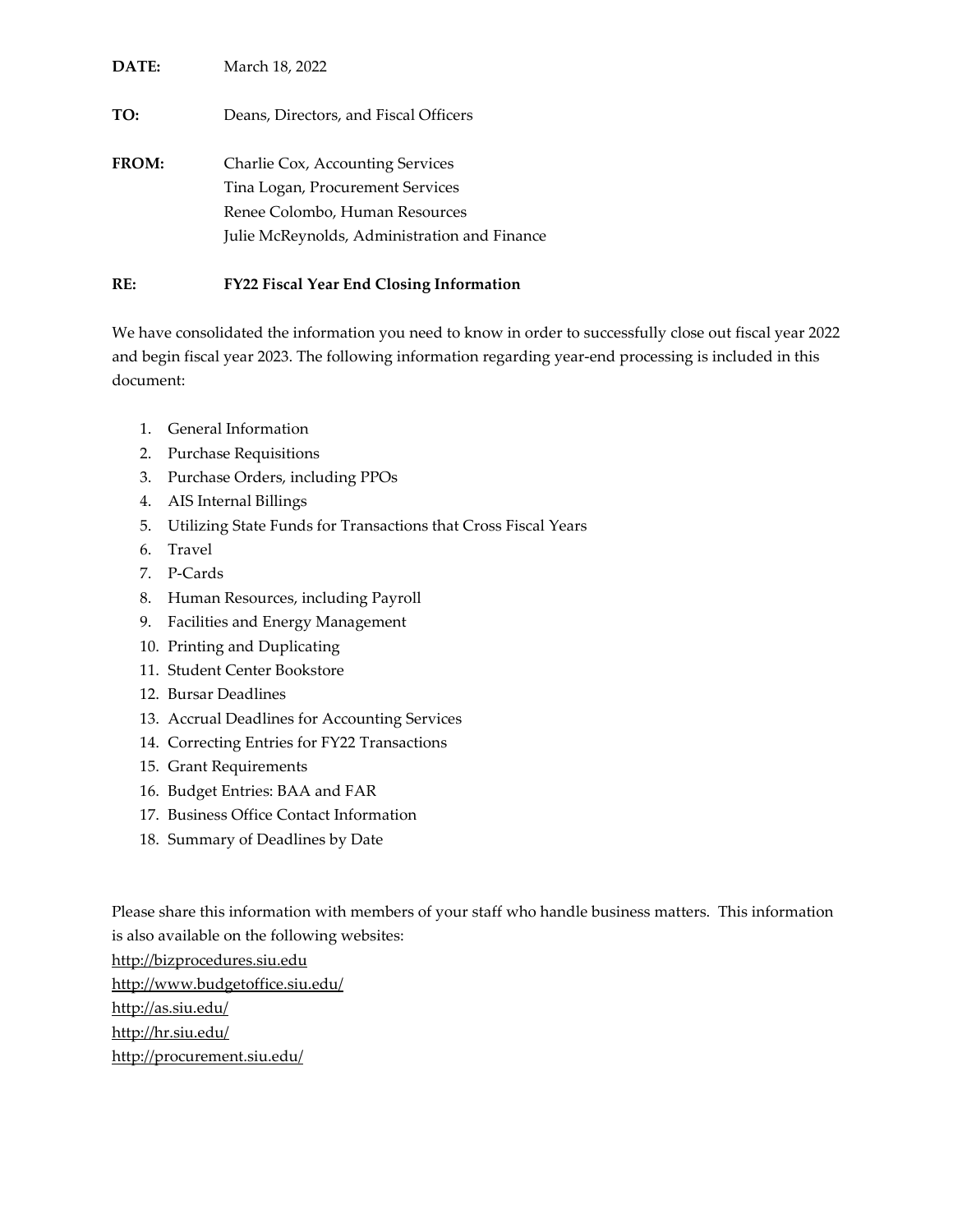### **1. General Information**

The University's fiscal year begins on July 1 and closes on June 30 of the following year. For departments closing a fiscal year, there are two critical periods to remember:

**The time prior to June 30** – All transactions entered before June 30 will be current year (FY22) business. Financial transactions should be reviewed in advance of this date in order to ensure that they have been correctly posted in your budget purposes (accounts). Required corrections and adjustments should be submitted as soon as they are identified. Please note: Any transactions entered July 1, 2022, or later in local accounts will be considered FY23 activity.

**The lapse period – July 1 through August 31 – for STATE ACCOUNTS ONLY** – The State of Illinois allows a two-month period in which to finalize financial transactions in state accounts (BP 270xxx, BP 272xxx, and BP 372xxx) that should appropriately be recorded in the "old year" (FY22). However, funds must have been encumbered (committed) prior to June 30, 2022, in order to be considered FY22 transactions. For additional information regarding the encumbrance of state funds, please see "Utilizing State Funds" in item 5 below.

Please ensure that any FY22 state account transactions are submitted in a timely manner to allow posting before August 31, 2022. Invoices and/or Invoice Distribution Forms (IDFs) to be processed against FY22 state funds must be received in Accounts Payable by August 5, 2022. After August 31, no more transactions will be allowed on FY22 state funds. After that, payments cannot be charged to either FY22 or FY23 state funds but will instead have to be charged to a local account or to a Foundation account.

**AIS Unavailable during Year-End Processing**: The Administrative Information System (AIS) will be restricted to a limited number of users beginning at 10 a.m. on June 30. AIS will be unavailable while general ledger balances and encumbrances roll to FY23. During this time, no checks will be written. It is anticipated that AIS will be available to all users again on July 1.

# **2. Purchase Requisitions**

All FY22 purchase requisitions (regardless of the paying account) must be received in Procurement Services by the deadlines listed below. Procurement Services cannot guarantee that requisitions submitted after the deadlines will be paid from FY22 funds.

### • **Purchase Requisitions of \$1,000,000 or more:**

Purchase Requisitions in the amount of \$1,000,000 or more generally require approval of the Board of Trustees. The last Board meeting scheduled for FY22 is April 28, 2022. At this time, the deadline for inclusion in the final FY22 Board meeting has passed. For those requisitions in the amount of \$1,000,000 or more which require the approval of the Board of Trustees, every effort will be made to meet the inclusion deadline for the July 21, 2022, Board meeting.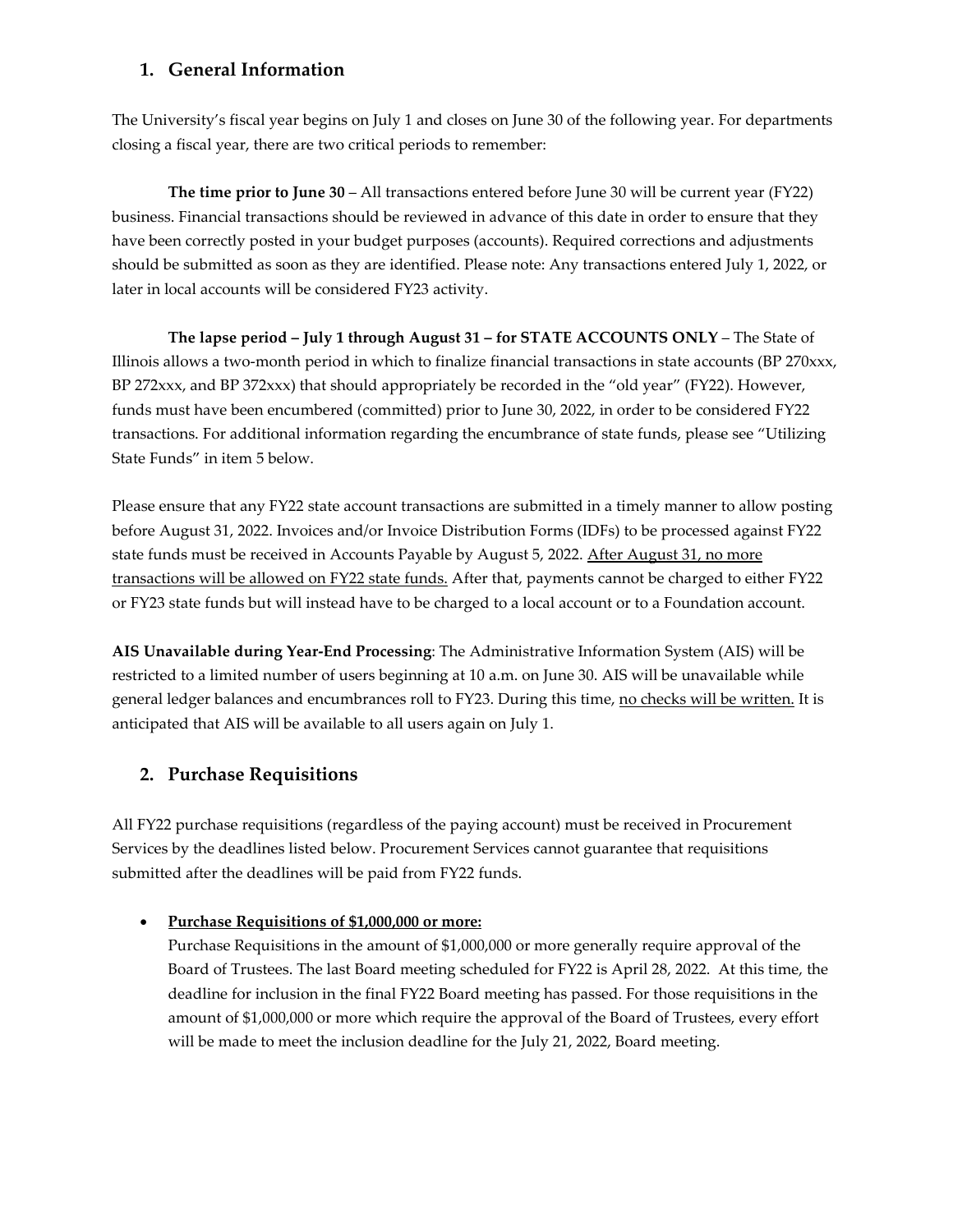• **Purchase Requisitions exceeding the Small Purchase Maximum:**

Purchase Requisitions exceeding the Small Purchase Maximum (\$100,000 for goods and services, including professional services), **must be received in Procurement Services no later than April 1, 2022.** The deadline is necessary to allow the time required for bidding.

#### • **Purchase Requisitions not exceeding the Small Purchase Maximum:**

Purchase Requisitions not exceeding the Small Purchase Maximum **will be accepted until May 3, 2022.** Purchase Requisitions that total \$20,000 or more, but less than the current Small Purchase Maximum must have a minimum of three vendor quotes, one being from a diverse vendor that is certified through CMS BEP.

Please note that all purchase requisitions, regardless of the dollar amount, must be signed by the appropriate Vice Chancellor. In addition, all requisitions totaling \$100,000 or more must be signed by the Chancellor.

### **3. Purchase Orders, including PPOs**

#### **Purchase Order Revisions:**

The last day to increase or decrease FY22 state funded Purchase Orders is June 1. All revisions for increases must be signed by the appropriate Vice Chancellor, and the Chancellor must sign for increases of \$100,000 or more.

#### **Releases and Receipts:**

Departments must have all Releases entered and approved and all Receipts for FY22 Purchase Orders entered no later than 4:30 p.m. on June 24, 2022.

**Note**: Departments utilizing **Planned Purchase Orders (PPO)** should pay particular attention to the expiration date. If an invoice has not been received for a purchase against a PPO which expires on June 30, 2022, a release for an estimated amount of the purchase should be entered and approved in AIS. If an estimated amount cannot be easily determined, enter and approve a release for \$1 (one dollar). Upon receipt of the invoice, the Department can adjust the release within AIS. Please note that releases cannot be entered into AIS after the expiration date of the PPO, and that releases left "unapproved" cannot be adjusted and approved after June 24, 2022.

Purchase Orders issued after July 1 will be encumbered against and charged to your FY23 budget.

FY22 planned and standard Purchase Orders using state funds will be cancelled during September 2022, and those using local funds will be cancelled during October 2022.

### **4. AIS Internal Billings**

All AIS Internal Billings must be submitted to Accounts Payable prior to noon on Wednesday, June 22, 2022. Billings received after that time will not be processed as June business.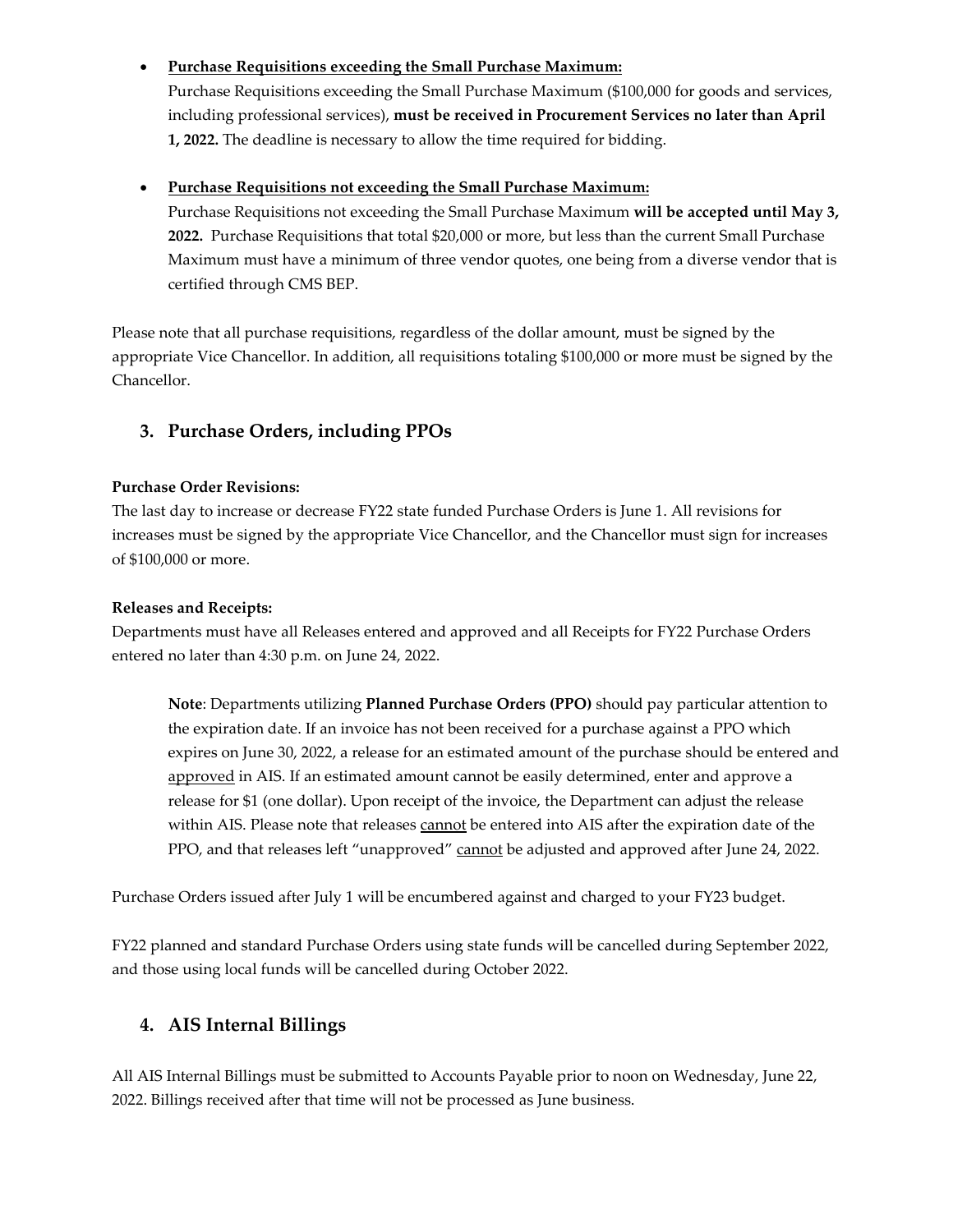Remember that after July 1, billings for FY22 must contain this statement on the billing summary sheet: "I certify that the charges for goods or services contained within this billing were ordered or delivered prior to July 1, 2022."

# **5. Utilizing State Funds for Transactions that Cross Fiscal Years**

- Regular subscriptions and memberships, if crossing fiscal years, **CAN** be paid in the current fiscal year and do not require prorating.
- On-line services, if crossing fiscal years, **MUST** be prorated between fiscal years.
- Maintenance agreements and fees, if crossing fiscal years, **MUST** be prorated between fiscal years.
- Licenses for periods covering two fiscal years **CAN** be paid in the current fiscal year.
- Registrations for conferences in FY23 can only be paid in the current fiscal year if there is a written requirement of payment prior to June 30. State of Illinois regulations do not allow discounted prices and cost savings to be considered.
- Deposit for Lodging:
	- To confirm lodging arrangements the vendor often requires one night's deposit or a credit card guarantee. For lodging occurring from July 1 through August 31, FY22 travel funds for one night's deposit may be used whenever expressly required in writing by the vendor. Payment must be made directly to the vendor.
- Payments to travelers for prepaid air travel costs **CAN** be paid from FY22 funds if **ALL** of these conditions were met:
	- a. The airline tickets must be for travel completed on or before August 31, 2022.
	- b. There must be a certification on the IDF or travel voucher stating the airline ticket was purchased to "ensure availability of a seat on that specific flight" (State Comptroller's requirement)
	- c. There must be sufficient travel funds in the account(s) to pay for the full cost of the ticket from FY22 funds.

# **6. Travel**

All FY22 Travel Reimbursement Vouchers, regardless of account, must be received in Accounts Payable section of Accounting Services by July 19.

If travel expenses crossing fiscal years are being charged to a **STATE** account, separate vouchers are required for the period in each year. The total airfare must be included in the FY22 travel voucher.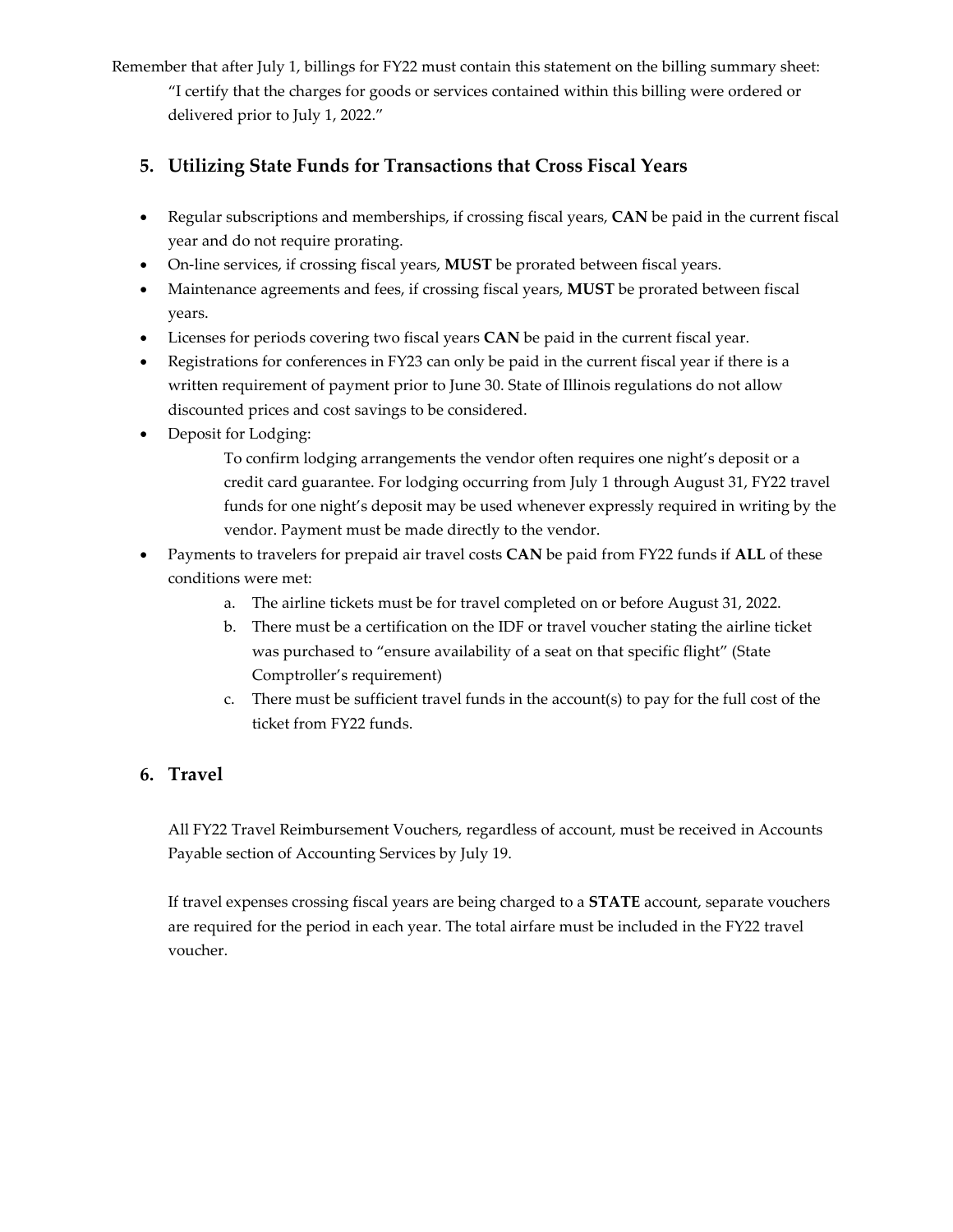## **7. P-Cards**

- 1. The last day to return ordered merchandise from Office Depot for FY22 credit is June 3.
- 2. The last day to order any products or services (including Office Depot) using a P-Card for FY22 is June 30. Remember that you may not purchase office supplies from another vendor without the prior approval of Tara Thompson, Purchasing Officer.
- 3. All FY22 P-Card transactions must be delivered, reconciled, and approved no later than July 29.
- 4. The last day to process P-Card corrections for FY22 state accounts is July 22.

NOTE: Transactions purchased/ordered by P-Card on or before June 30, 2022, will be charged to FY22. Transactions purchased/ordered by P-Card on July 1, 2022, and after will be charged to FY23.

In order to reconcile the P-Card Clearing Account for FY22, all P-Card transactions should be reviewed and approved within 30 days of the transaction date.

### **8. Human Resources, including Payroll**

The final payroll that will process and post in June will be the monthly payroll (MO07) for June 1- June 30. This payroll will begin processing on June 23.

After that, these payrolls will process and post in July but may include entries for FY22:

|             | FY22                           |                    |       |          |          |  |  |  |
|-------------|--------------------------------|--------------------|-------|----------|----------|--|--|--|
|             | Adjustments                    |                    |       |          |          |  |  |  |
|             | <b>Payroll and Time Period</b> |                    |       | Allowed? | Accrued? |  |  |  |
| <b>BW13</b> | Bi-weekly staff                | June $5-18$        | 22    | Yes      | Yes      |  |  |  |
| <b>ST14</b> | Student                        | June 12 - 25       | 22    | Yes      | Yes      |  |  |  |
| <b>BW14</b> | Bi-weekly staff                | June $19$ – July 2 | Split | Yes      | Partial  |  |  |  |
| <b>SM14</b> | Semi-monthly                   | July $1-15$        | 23    | Yes      | Possible |  |  |  |
| <b>ST15</b> | Student                        | June $26$ – July 9 | Split | Yes      | Partial  |  |  |  |
| <b>MO08</b> | Monthly                        | July $1-31$        | 23    | Yes      | Possible |  |  |  |
| <b>BW15</b> | Bi-weekly staff                | July $3-16$        | 23    | Yes      | Possible |  |  |  |
| <b>SM15</b> | Semi-monthly                   | July $16 - 31$     | 23    | Yes      | Possible |  |  |  |

**No FY22 entries will be possible after the payrolls listed above have processed and posted.**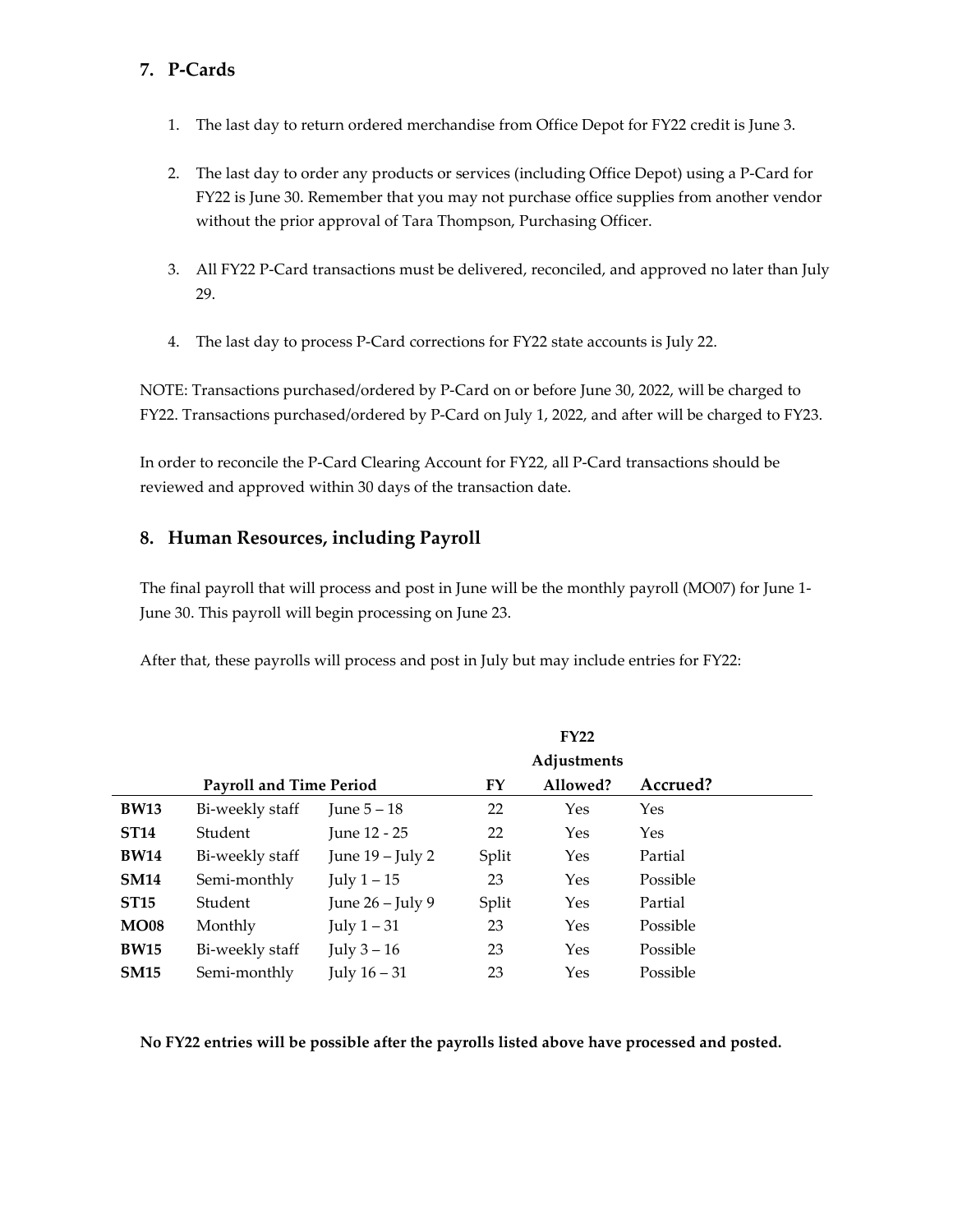**IMPORTANT:** To ensure that FY22 transactions are included in the above payrolls, paperwork must be received at Human Resources Data Control by the following deadlines:

**BW14** – July 1 **SM14** – July 1 **BW15** – July 15 **SM15** – July 18 **MO08** – July 14

#### **Deadlines for Retro Active Adjustment (RAA) forms are as follows:**

**July 1**  $\sim$  SM14 (July 1 – 15) **July 1** BW14 (June 19 – July 2) **July 8** ST15 (June 26 – July 9) **July 14** MO08 (July  $1 - 31$ ) **July 15**  $BW15$  (July  $3 - 16$ ) **July 18** SM15 (July 16 – 31)

**PLEASE NOTE:** No manual adjustments will be made after the final deadlines.

### **9. Facilities and Energy Management**

University guidelines require that all services must be contracted for by June 30, 2022, and completed and billed by August 24, 2022. Be sure to complete the FY Funds box when submitting a Request for Facility Services if the budget purpose to be billed is state funded.

- o **General Improvements Request**s (GIRs) billed to FY22 state funds must be received at Engineering Services by April 12 and the work must be able to be completed by August 12, 2022.
	- **GIRs** are projects that involve:
		- Engineering Services, and/or
		- Changes to buildings, floor plans, site, structure, environment, components, systems utilities, or
		- Specific projects including carpet/floor tile replacement and window treatments.

Some projects are more involved and may require additional time.

o **Service Requisitions** (SRQs) billed to FY22 state funds must be received by May 17 and the work must be able to be completed by August 12, 2022.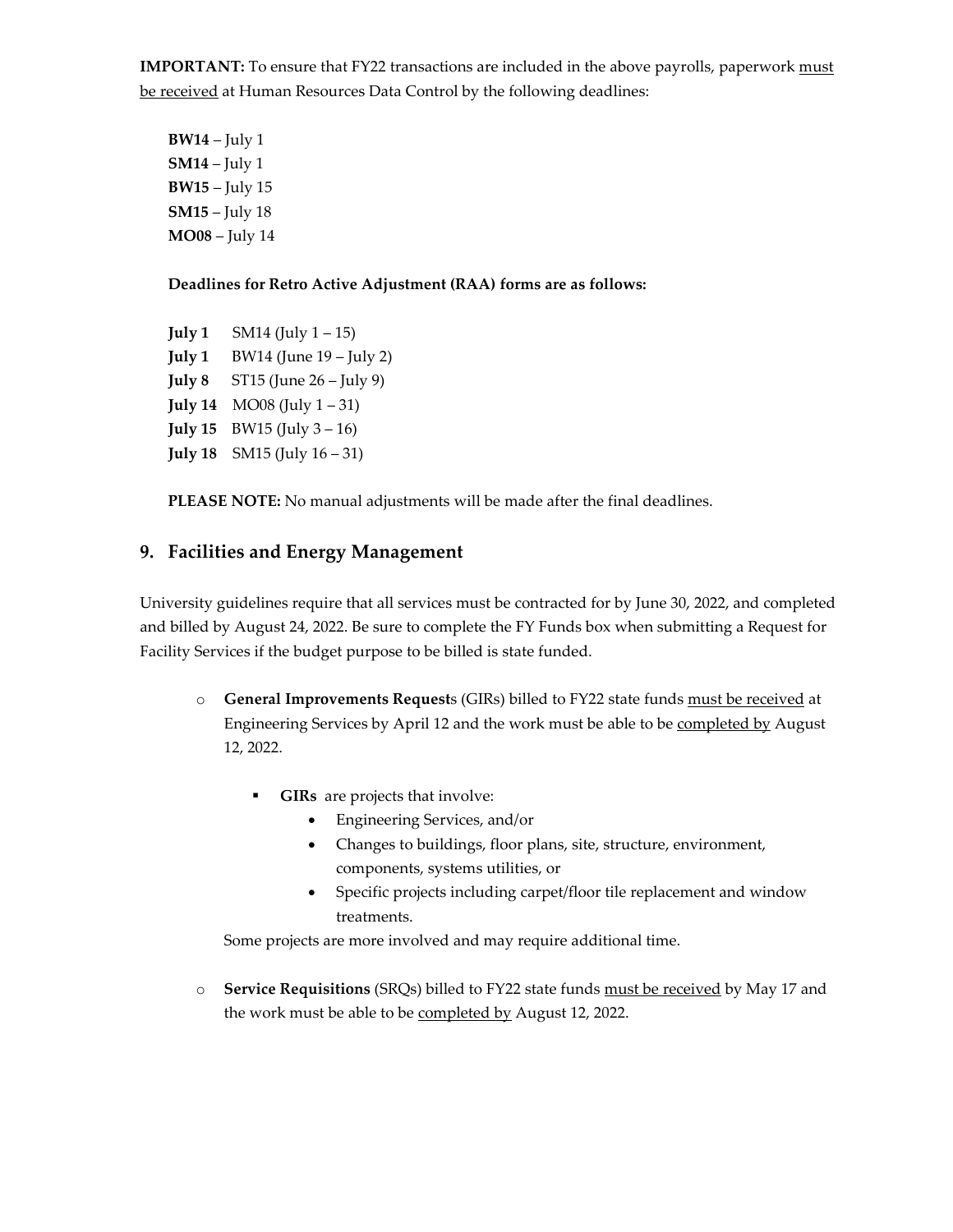# **10. Printing and Duplicating**

All requests for Printing, Duplicating/Mail Center, Campus Forms and Campus Signs using **state** accounts must be received by Printing and Duplicating by noon on June 3 to be billed as FY22 jobs. Any state account requests received after this date will be billed in FY23.

Requests using **all other accounts** must be received no later than noon on June 3 to be billed during June 2022. Jobs using local accounts received after June 3 will be billed in FY23. If it is critical that a job be billed in FY22, please make sure to meet this deadline.

# **11. Student Center Bookstore**

Any special order requests for books or supplies must be submitted to the University Bookstore no later than **May 19**.

The last day to charge in-stock merchandise at the Bookstore to be billed against FY22 funds will be **June 1**.

### **12. Bursar Deadlines**

The deadline to make an FY22 deposit at the Bursar will be 2 p.m. on June 29. Monies received after that deadline will not be processed until FY23, and will not be reflected in the June 30, 2022, cash balance of your account.

### **13. Accrual Deadlines for Accounting Services**

The deadline to submit FY22 accrual entries, including compensated absences, to Accounting Services is Monday, July 11.

### **14. Correcting Entries for FY22 Transactions**

The deadline to submit corrections to Accounting Services for P-Card transactions, Transfer Vouchers, and Bursar deposits on **local** accounts is 4:30 p.m. on Monday, **June 20.** Corrections received after that date will be entered in July as FY23 business.

Corrections for Invoice Distribution Forms (IDFs) on state accounts must be submitted to Accounts Payable section of Accounting Services no later than Friday, **July 22**.

The deadline to submit corrections to Accounting Services for P-Card transactions, Transfer Vouchers, and Bursar deposits on **STATE** accounts is 4:30 p.m. on Friday, **July 22**.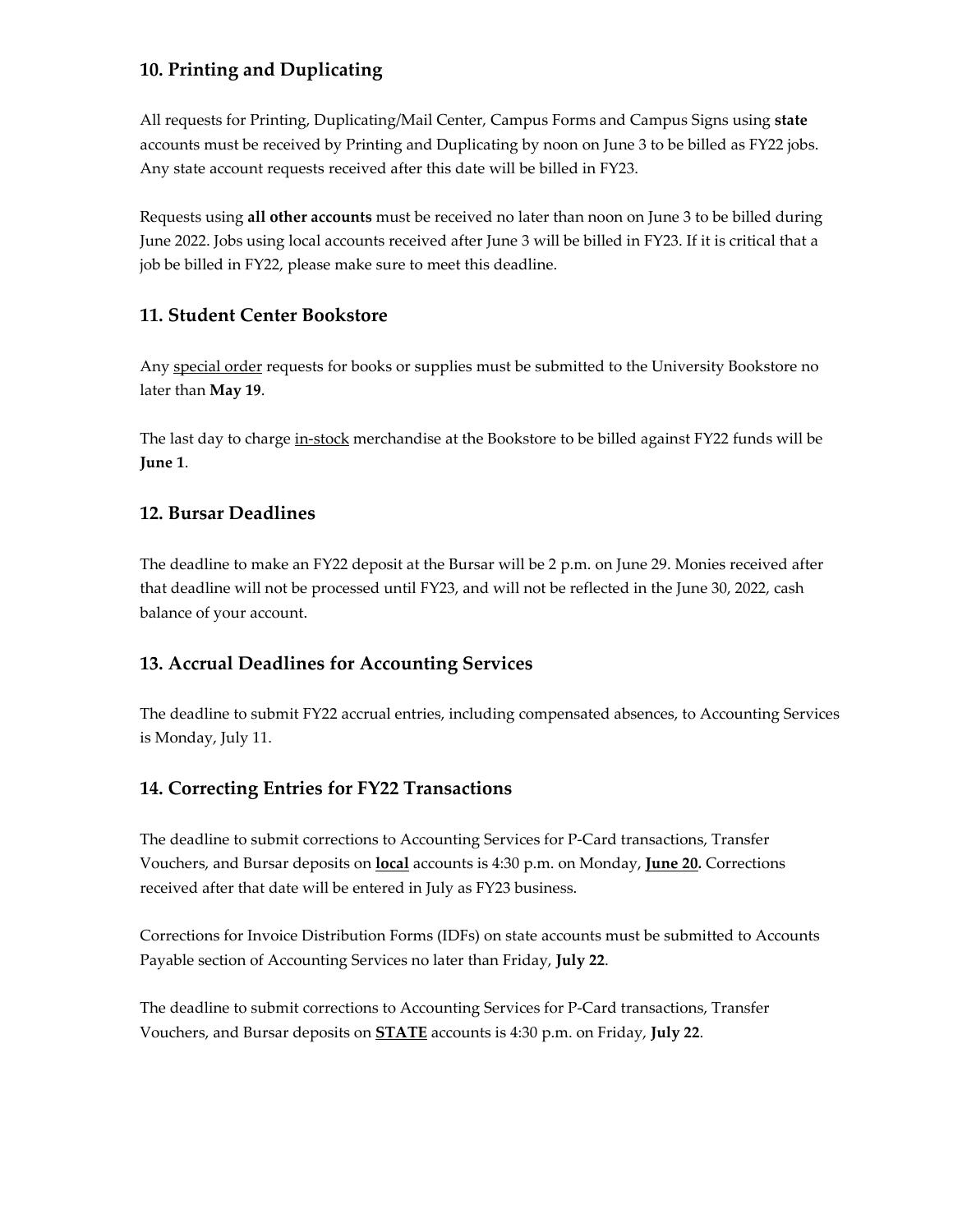# **15. Grant Requirements**

Final reimbursement claims for awards with end dates of June 30, 2022, and **funded by the State of Illinois,** must be received at the sponsoring agencies by July 31. This requirement assists agencies in meeting the State Comptroller's lapse period, which ends August 31.

Timely submission of reimbursement claims requires the following actions:

- Reconcile all P-Card transactions for your award prior to July 1.
- Submit requisitions to Procurement Services in time to allow for payment by July 15.
- Process all payments for goods or services in a timely manner.
- Submit payroll corrections in time to allow for inclusion on the June "*Funds Available Report of Transactions."*
- Notify Grant and Contract Accounting by July 15 if there are outstanding expenses applicable to your State of Illinois award. This will allow for the proper inclusion of all costs in the final reimbursement claim.

### **16. Budget Entries: BAA and FAR**

For state accounts, any remaining budget balance on June 30, 2022, will roll into the lapse period. This balance may be used during the lapse period between July 1 and August 31 if the goods and/or services have been committed prior to June 30.

The deadline to submit Budget Allocation/Adjustment (BAA) and Funds Allocation Adjustment (FAR) forms for entry before June 30, 2022, will be Monday, June 27.

The deadline to submit FY22 Budget Allocation/Adjustment (BAA) and FY22 Funds Allocation Adjustment (FAR) forms for state accounts will be Friday, August 26.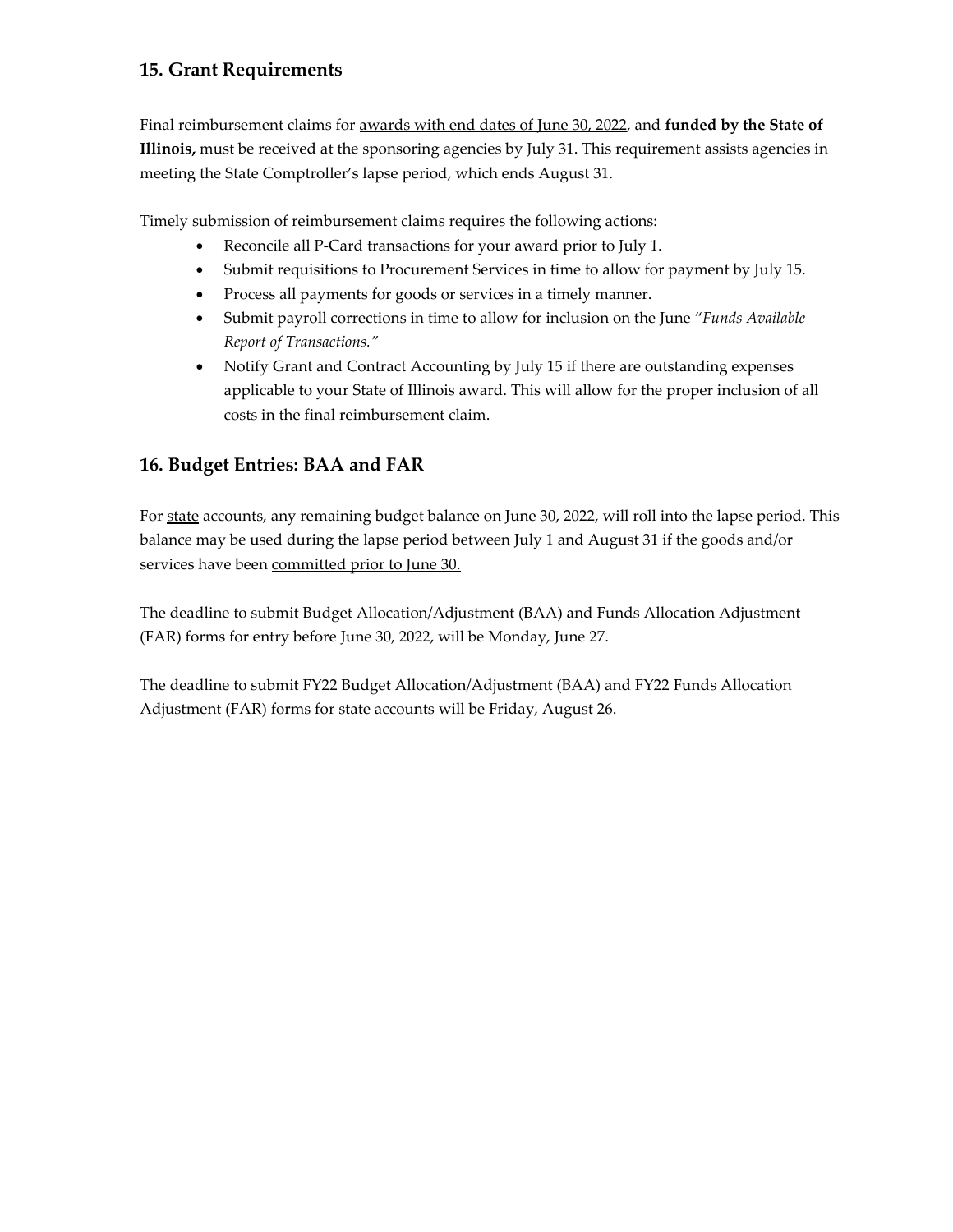### **17. Business Office Contact Information**

If you have questions or need additional information:

#### **Campus Business Procedures:**

<http://bizprocedures.siu.edu/>

#### **Accounting Services:**

Corrections – Brian Kerley, [bkerley@siu.edu,](mailto:bkerley@siu.edu) 536-2623 Employee Travel Reimbursements – Bonnie Stoffel, [bstoffel@siu.edu,](mailto:bstoffel@siu.edu) 536-2653 Accounts Payable related questions - Julie Cook, *ifcook@siu.edu*, 453-1312 AIS Check processing and distribution – Julie Cook, [jfcook@siu.edu,](mailto:jfcook@siu.edu) 453-1312 Other information – Charlie Cox[, ccox@siu.edu,](mailto:ccox@siu.edu) 536-2625

#### **Budget Office:**

BAAs – Trent McKay, [tmckay@siu.edu,](mailto:tmckay@siu.edu) 453-6749

#### **Grant and Contract Accounting:**

Year-end requirements - Shirley Castle, [scastle@siu.edu,](mailto:scastle@siu.edu) 453-4535 Other information – Patrick Amihere, [patrick.amihere@siu.edu,](mailto:patrick.amihere@siu.edu) 453-4541

#### **Human Resources:**

Bi-weekly (BW) payrolls - Sandy Schenk, [sandys@siu.edu,](mailto:sandys@siu.edu) 453-7953 Student (ST) payrolls – Sandy Schenk, [sandys@siu.edu,](mailto:sandys@siu.edu) 453-7953 Linda Wheetley, [wheetley@siu.edu,](mailto:wheetley@siu.edu) 453-7948 Monthly (MO)/Semi-monthly (SM) payrolls - Sue Jennings, [sjennings@siu.edu,](mailto:sjennings@siu.edu) 453-5275 Semi-monthly (SM) payrolls - Christell Holmes, [christellholmes@siu.edu,](mailto:christellholmes@siu.edu) 453-7940 Retroactive Adjustments (RAAs) – Sue Jennings, [sjennings@siu.edu,](mailto:sjennings@siu.edu) 453-5275 Data Control – Lisa Hottensen, [lhotten@siu.edu,](mailto:lhotten@siu.edu) 453-6665 Employee Records - Holly Sparkman[, hsparkman@siu.edu,](mailto:hsparkman@siu.edu) 453-6696 Other information - Renee Colombo, [colombo@siu.edu,](mailto:colombo@siu.edu) 453-6689

#### **Printing and Duplicating:**

Order Billing Inquiries – Alaina Mevert, [alainaa@siu.edu,](mailto:alainaa@siu.edu) 453-2268

#### **Procurement Services:**

P-Card Administrator - Missy Carter, [mcarter@siu.edu,](mailto:mcarter@siu.edu) 453-5516 Processing of purchase requisitions - Missy Carter, [mcarter@siu.edu,](mailto:mcarter@siu.edu) 453-5516 Other information – Tina Logan, [tlogan@siu.edu,](mailto:tlogan@siu.edu) 453-6713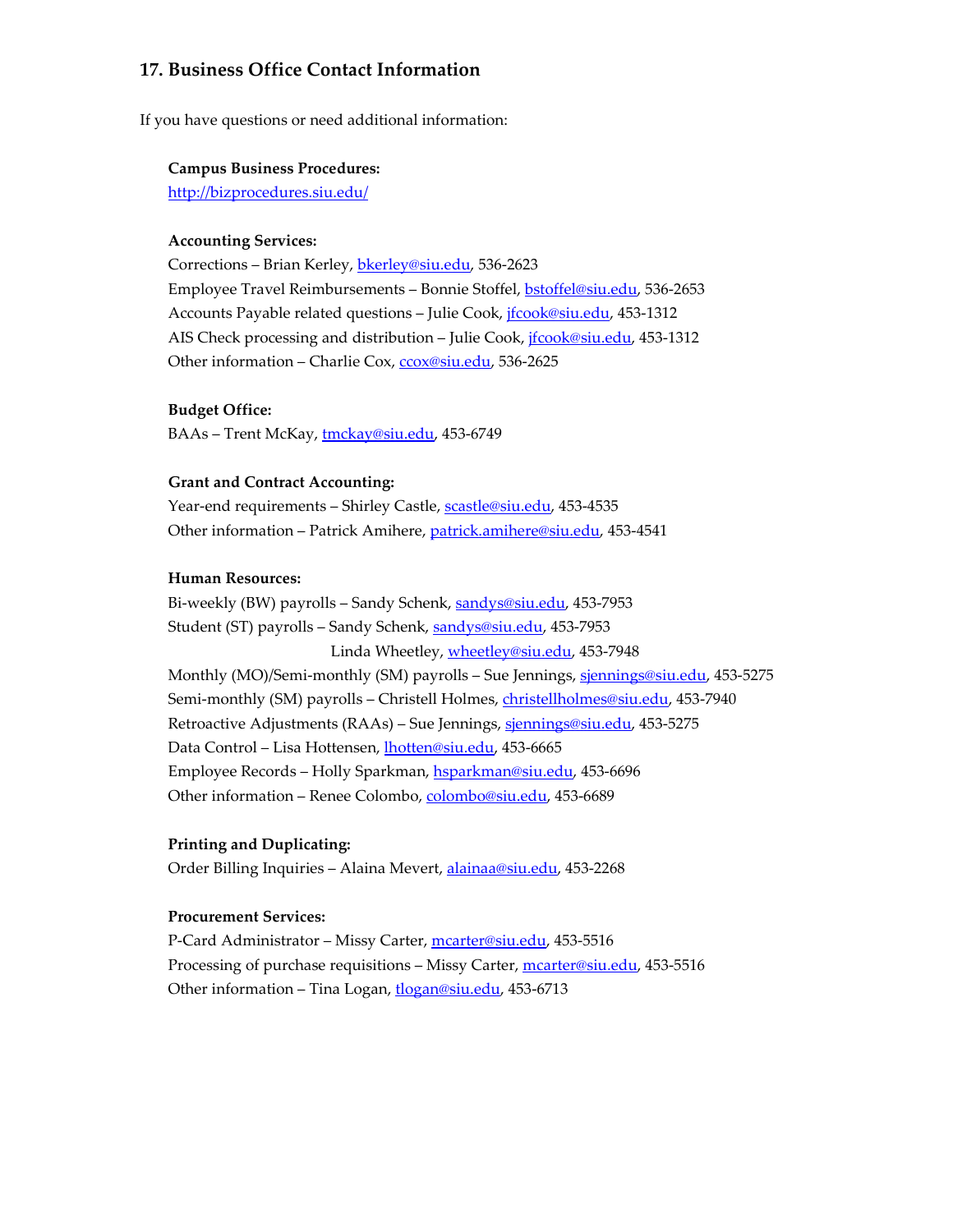# **18. Summary of Deadlines by Date**

| <b>DUE</b>       |                                            |                |                                                                                                   |  |  |  |
|------------------|--------------------------------------------|----------------|---------------------------------------------------------------------------------------------------|--|--|--|
| <b>DATE</b>      | <b>TIME</b>                                | <b>ITEM</b>    | <b>DESCRIPTION</b>                                                                                |  |  |  |
|                  | NOTE: 4:30 p.m. unless otherwise indicated |                |                                                                                                   |  |  |  |
|                  |                                            |                |                                                                                                   |  |  |  |
| April 1          |                                            | $\overline{2}$ | Last day for Purchase Requisitions exceeding the Small Purchase Maximum (\$100,000 goods          |  |  |  |
|                  |                                            |                | and certain services, including professional services)                                            |  |  |  |
|                  |                                            |                |                                                                                                   |  |  |  |
| April 12         |                                            | 9              | Requests for GIRs must be received at Engineering Services for work to be billed to FY22          |  |  |  |
|                  |                                            |                |                                                                                                   |  |  |  |
| May <sub>3</sub> |                                            | 2              | Last day for Purchase Requisitions not exceeding the Small Purchase Maximum                       |  |  |  |
|                  |                                            |                |                                                                                                   |  |  |  |
| May 17           |                                            | 9              | Service Requisitions must be received at FEM for work to be billed to FY22                        |  |  |  |
|                  |                                            |                |                                                                                                   |  |  |  |
| May 19           |                                            | 11             | Deadline for special order requests at the University Bookstore                                   |  |  |  |
|                  |                                            |                |                                                                                                   |  |  |  |
| June 1           |                                            | 3              | < Last day to increase or decrease an FY22 state Purchase Order                                   |  |  |  |
|                  |                                            | 11             | < Last day to charge in-stock merchandise at the University Bookstore to FY22 funds               |  |  |  |
|                  |                                            |                |                                                                                                   |  |  |  |
| June 3           |                                            | 7              | < Last day to return ordered merchandise from Office Depot for FY22 credit                        |  |  |  |
|                  | noon                                       | 10             | < Requests for Printing, Duplicating/Mail Center, Campus Forms and Campus signs using             |  |  |  |
|                  |                                            |                | FY22 state accounts must be received by Printing/Duplicating                                      |  |  |  |
|                  | noon                                       | 10             | < Requests for Printing, Duplicating/Mail Center, Campus Forms and Campus signs using             |  |  |  |
|                  |                                            |                | all other accounts must be received by Printing/Duplicating to be billed during June              |  |  |  |
|                  |                                            |                |                                                                                                   |  |  |  |
| June 20          |                                            | 14             | Deadline to submit corrections to Accounting Services for entry in June 2022                      |  |  |  |
|                  |                                            |                |                                                                                                   |  |  |  |
| June 22          | noon                                       | 4              | Deadline for AIS Internal Billings to be submitted to Accounts Payable                            |  |  |  |
|                  |                                            |                |                                                                                                   |  |  |  |
| June 23          |                                            | 8              | Monthly Payroll for June 1 - June 30 (MO07) will begin processing - final payroll to post in June |  |  |  |
|                  |                                            |                |                                                                                                   |  |  |  |
| June 24          |                                            | 3              | Last day to enter releases and receipts for FY22 Purchase Orders, including PPOs                  |  |  |  |
|                  |                                            |                | Last day to submit BAA and FAR forms to the Budget Office for entry in June                       |  |  |  |
| June 27          |                                            | 16             |                                                                                                   |  |  |  |
|                  |                                            |                |                                                                                                   |  |  |  |
| June 29          | 2 p.m.                                     | 12             | Deadline to make an FY22 deposit at the Bursar                                                    |  |  |  |
|                  |                                            |                |                                                                                                   |  |  |  |
| June 30          |                                            | $\mathbf{1}$   | <b>LAST DAY OF FISCAL YEAR 2022</b>                                                               |  |  |  |
|                  | 10 a.m.                                    | $\mathbf{1}$   | < AIS will not be available after 10 a.m. - no checks will be written                             |  |  |  |
|                  |                                            | $\overline{7}$ | < Last day to order any products or services using a P-Card for FY22, including items from        |  |  |  |
|                  |                                            |                | Office Depot                                                                                      |  |  |  |
|                  |                                            |                |                                                                                                   |  |  |  |
|                  |                                            |                |                                                                                                   |  |  |  |
|                  |                                            |                |                                                                                                   |  |  |  |
|                  |                                            |                |                                                                                                   |  |  |  |
|                  |                                            |                |                                                                                                   |  |  |  |
|                  |                                            |                |                                                                                                   |  |  |  |
|                  |                                            |                |                                                                                                   |  |  |  |
|                  |                                            |                |                                                                                                   |  |  |  |